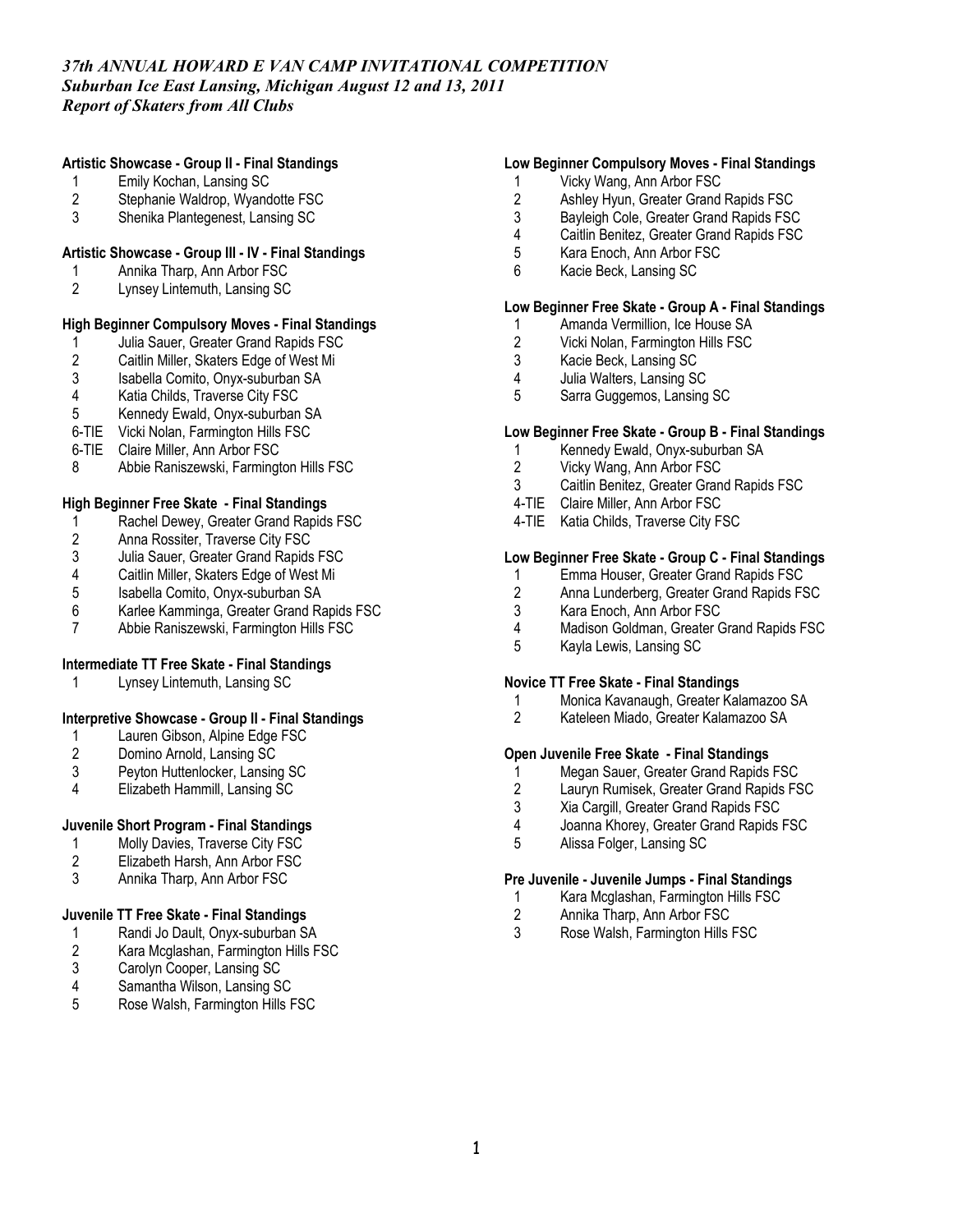# *37th ANNUAL HOWARD E VAN CAMP INVITATIONAL COMPETITION Suburban Ice East Lansing, Michigan August 12 and 13, 2011 Report of Skaters from All Clubs*

## **Pre Juvenile - Juvenile Spins - Final Standings**

- 1 Annika Tharp, Ann Arbor FSC
- 2 Kelly Mau, Farmington Hills FSC
- 3 Meryn Campbell, Muskegon Lakeshore FSC
- 4 Xia Cargill, Greater Grand Rapids FSC<br>5 Randi Jo Dault, Onyx-suburban SA
- Randi Jo Dault, Onyx-suburban SA
- 6 Isabel Truskoski, Muskegon Lakeshore FSC
- 7 Rose Walsh, Farmington Hills FSC
- 8 Alissa Folger, Lansing SC

# **Pre Juvenile Compulsory Moves - Final Standings**

- 
- 1 Anna Clifton, Traverse City FSC<br>2 Meryn Campbell, Muskegon Lak 2 Meryn Campbell, Muskegon Lakeshore FSC
- 3 Kara Klomparens, Greater Kalamazoo SA
- Tolu Igun, SC of Novi
- 5 Isabel Truskoski, Muskegon Lakeshore FSC

#### **Pre Juvenile Free Skate - Group A - Final Standings**

- 1 Emily Scott, Greater Grand Rapids FSC
- 2 Molly Davies, Traverse City FSC<br>3 Allison Phillips. SC of Novi
- Allison Phillips, SC of Novi
- 4 Nicolette Orlando, SC of Novi<br>5 Meghan Corbett, Lansing SC
- 5 Meghan Corbett, Lansing SC
- 6 Meryn Campbell, Muskegon Lakeshore FSC

## **Pre Juvenile Free Skate - Group B - Final Standings**

- 1 Annika Tharp, Ann Arbor FSC
- 2 Kara Klomparens, Greater Kalamazoo SA
- Tolu Igun, SC of Novi
- 4 Isabel Truskoski, Muskegon Lakeshore FSC
- 5 Kelly Mau, Farmington Hills FSC

# **Pre Preliminary Compulsory Moves - Group A - Final Standings**

- 1 Molly Schelosky, St Clair Shores FSC<br>2 Anna Rossiter, Traverse City FSC
- Anna Rossiter, Traverse City FSC
- 3 Domino Arnold, Lansing SC
- 4 Rachel Dewey, Greater Grand Rapids FSC
- 5 Camber Zeisler, Ann Arbor FSC

#### **Pre Preliminary Compulsory Moves - Group B - Final Standings**

- 1 Rian Carlon, Greater Grand Rapids FSC<br>2 Shenika Plantegenest, Lansing SC
- 2 Shenika Plantegenest, Lansing SC
- 3 Kaitlen Gunter, Greater Grand Rapids FSC
- 4 Brooke Kolar, Greater Grand Rapids FSC<br>5 Brooke Dolan, Coliseum Fsc of Mi
- 5 Brooke Dolan, Coliseum Fsc of Mi
- 6 Kristen Woodruff, Greater Grand Rapids FSC
- 7 Karlee Kamminga, Greater Grand Rapids FSC

# **Pre Preliminary Limited Free Skate - Group A - Final Standings**

- 1 Natalie Orlando, SC of Novi
- 2 Molly Schelosky, St Clair Shores FSC
- 3 Domino Arnold, Lansing SC
- 4 Jessie Vermillion, Ice House SA
- 5 Isabella Pagogna, Ice House SA
- 6 Camber Zeisler, Ann Arbor FSC

# **Pre Preliminary Limited Free Skate - Group B - Final Standings**

- 1 Shenika Plantegenest, Lansing SC<br>2 Rian Carlon. Greater Grand Rapids
- 2 Rian Carlon, Greater Grand Rapids FSC
- 3 Paige Williams, St Clair Shores FSC
- 4-TIE Kristen Woodruff, Greater Grand Rapids FSC
- 4-TIE Laura Derkacz, Mt Clemens FSC
- 6 Brooke Kolar, Greater Grand Rapids FSC
- 7 Sarah Bassett, Lansing SC

#### **Preliminary Free Skate - Final Standings**

- 1 Braedyn Miller, Lansing SC
- 2 Lauren Gibson, Alpine Edge FSC
- 3-TIE Madison Steigerwald, Heritage SA
- 3-TIE Anna Clifton, Traverse City FSC
- 5 Mackenzie Winkler, Lansing SC<br>6 Sophie Truskoski, Muskegon Lal
- 6 Sophie Truskoski, Muskegon Lakeshore FSC
- 7 Alyssa Mills, SC of Novi

#### **Preliminary Compulsory Moves - Final Standings**

- 1 Frances Rossiter, Traverse City FSC<br>2 Madison Steigerwald. Heritage SA
- 2 Madison Steigerwald, Heritage SA<br>3 Sophie Truskoski, Muskegon Lakes
- 3 Sophie Truskoski, Muskegon Lakeshore FSC
- 4 Claire Whitmore, South Metro Shores FSC<br>5 Isabel Grace. Muskegon Lakeshore FSC
- 5 Isabel Grace, Muskegon Lakeshore FSC
- 6 Sarah Noffsinger, Greater Grand Rapids FSC

#### **Preliminary Jumps - Final Standings**

- 1 Lauren Gibson, Alpine Edge FSC
- 2 Stephanie Waldrop, Wyandotte FSC

#### **Preliminary Limited Free Skate - Group A - Final Standings**

- 1 Frances Rossiter, Traverse City FSC
- 2 Cynthia Huang, SC of Novi
- 3 Kaitlen Gunter, Greater Grand Rapids FSC
- 4 Giselle Miller, Lansing SC

#### **Preliminary Limited Free Skate - Group B - Final Standings**

- 1 Jessica Eickmann, Mt Clemens FSC<br>2 Sarah Noffsinger. Greater Grand Rar
- 2 Sarah Noffsinger, Greater Grand Rapids FSC
- Lea Piotrowski, Greater Grand Rapids FSC
- 4 Claire Whitmore, South Metro Shores FSC
- 5 Isabel Grace, Muskegon Lakeshore FSC
- 6 Sophia Erskine, Ann Arbor FSC